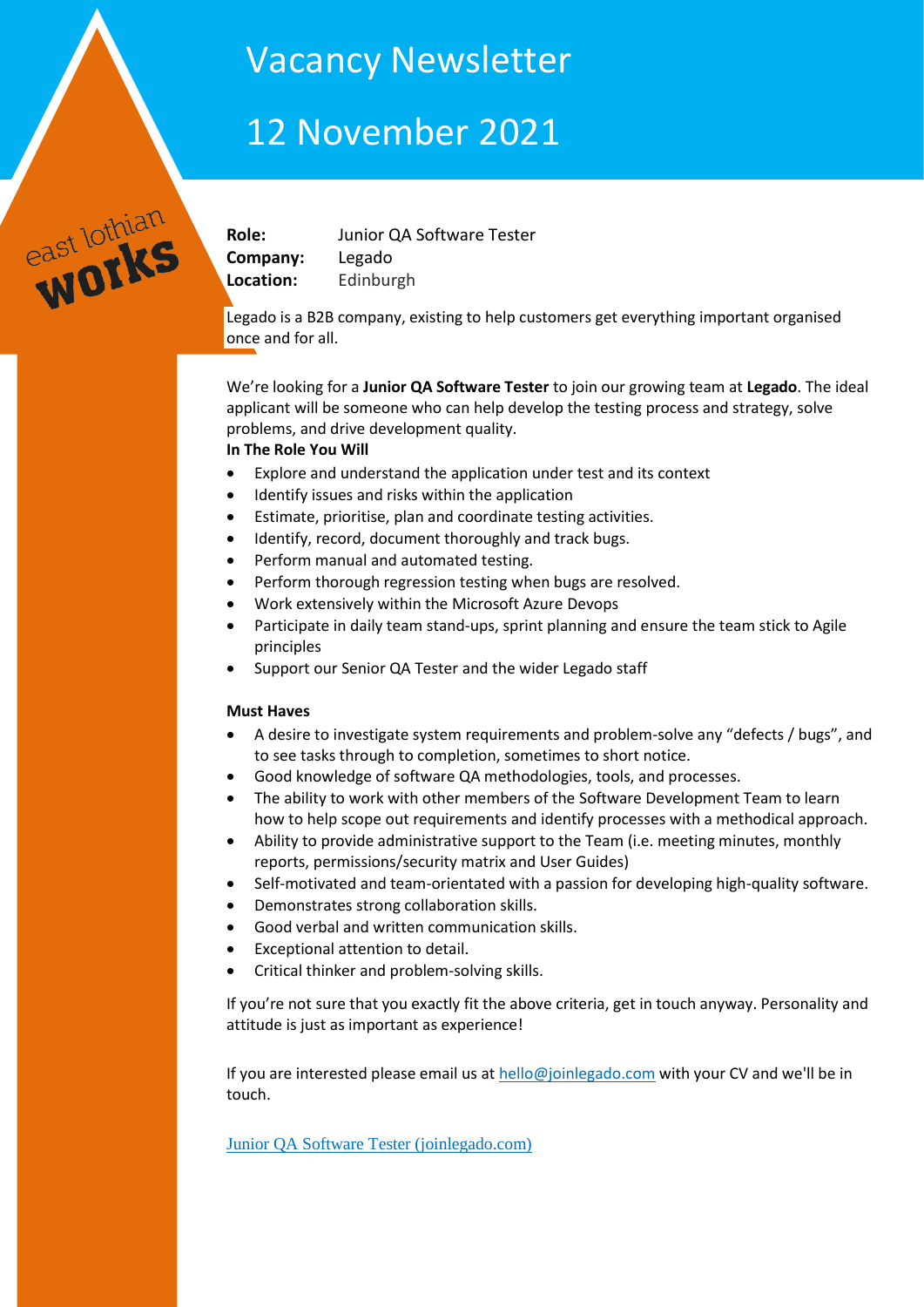**Role:** Business and Administration Modern Apprentice **Company:** Scottish Qualification Authority **Location:** Edinburgh

# **About SQA**

The Scottish Qualifications Authority (SQA) is Scotland's national awarding and accreditation body. We develop and manage thousands of qualifications that are delivered in schools, colleges, and workplaces not just here in Scotland, but around the world.

# **A Modern Apprenticeship at SQA**

A Modern Apprenticeship at SQA will give you the knowledge and transferable skills you need to get your career off to a great start. Our established one–year programme offers the successful applicants the chance to develop valuable work-based skills and experience from day one. You will be part of an innovative public sector organisation and will serve a 12-month placement within a business area while working towards a Scottish Vocational Qualification (SVQ) in Business and Administration.

#### **About the role**

As a Modern Apprentice you will develop your business and administration skills by playing a key role in your team with meaningful work activity and responsibilities whilst gaining valuable skills.

Throughout your Modern Apprenticeship you will also work closely with a Career Development Mentor to help you identify your career goals and gain the right experience for you and your ambitions.

#### **Responsibilities**

Over the course of your Modern Apprenticeship, you will provide administrative support to a business area, and gain practical knowledge and experience in a variety of working environments:

- providing administrative support to business areas across SQA such as diary management for teams, room bookings, raising and processing purchase orders and invoices, and communicating with other teams and external colleagues;
- following SQA's current process and procedures, and contributing to our continuous improvement commitments
- providing a high level of customer service, by responding to queries quickly and accurately, and building and maintaining positive customer relationships; and

You will also be responsible for working towards your SVQ qualification. Time will be set aside for you to do this and you will also be assigned an assessor who will assist you with the completion of your SVQ in Business and Administration, [www.sqa.org.uk/sqa/74741.html](http://www.sqa.org.uk/sqa/74741.html)

As a Modern Apprentice, you will also act as a positive ambassador for Young Talent @ SQA at internal and external events.

# **What is the Entry Criteria?**

There are no formal entry requirements for the one-year Modern Apprenticeship Programme however you must be aged 16-19 or up to age 29 for those who are disabled or care experienced.

#### **Closing Date: 21.11.2021**

**Please note that informal chats will be held week beginning 22nd November 2021 and formal interviews will be held week beginning 29th November 2021.**

[Modern Apprentice](https://jobs.sqa.org.uk/vacancy/modern-apprentice-464687.html?dm_i=LQE,7M5K7,QDO84H,V0GXZ,1)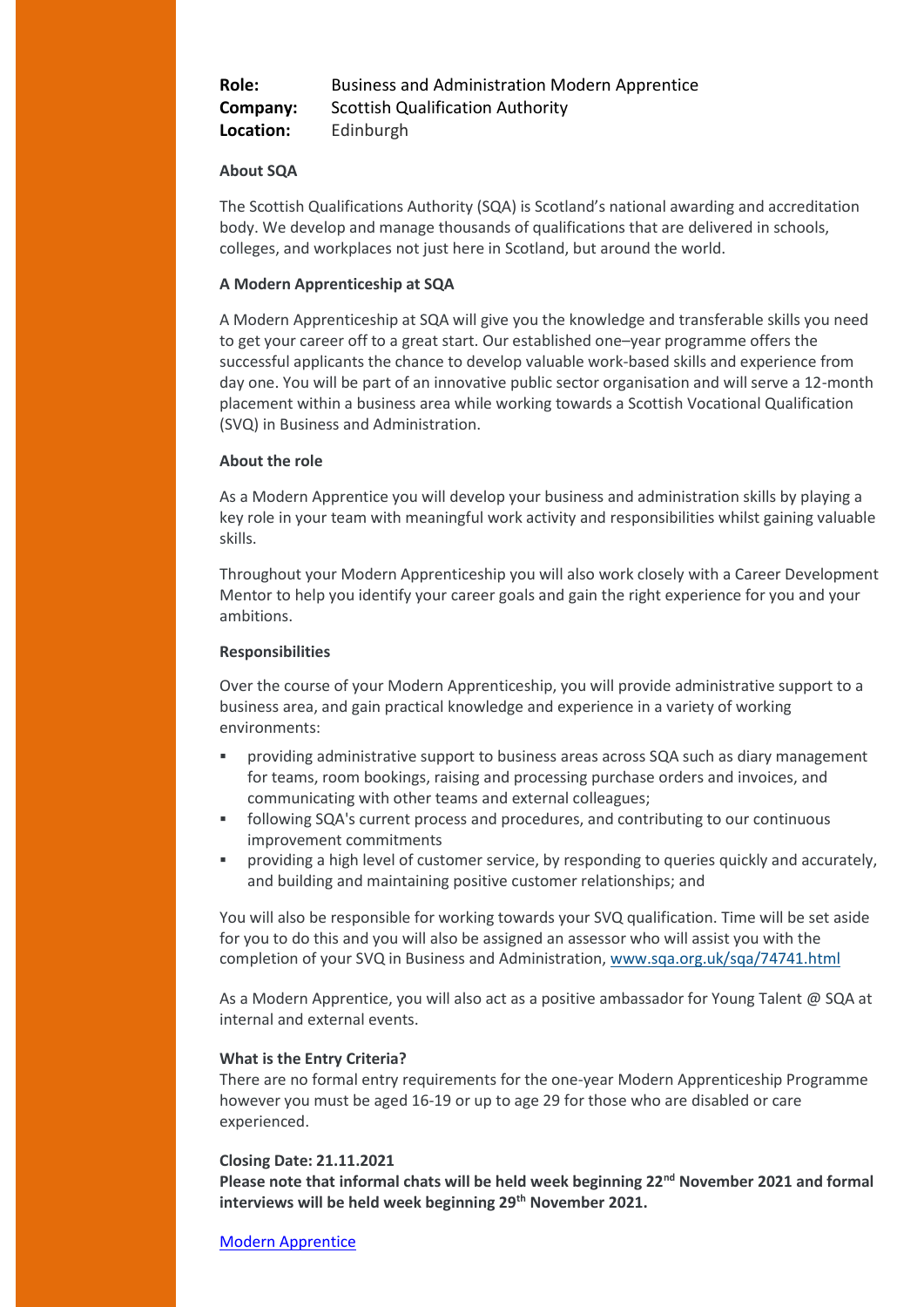**Role:** Digital Office Assistant **Company:** QA Apprenticeships **Location:** Musselburgh

You will provide a comprehensive and reliable administrative service to Brightwater stakeholders both within and out with the organisation through multiple channels of communication.

Within this role it will be key to have good customer service skills to ensure all stakeholder relationships are running smoothly.

At Brightwater our company culture is to always look to see how we can develop and progress our teams skills.

# **What will I learn?**

- Deliver excellent customer service
- Communicate with customers using telephone and outlook
- Operate Office software to extract information
- Operate CRM to create opportunities, quotations and job files.
- Input and manipulate data in Microsoft Excel
- Ad hoc administration tasks

# **What qualification or qualities are required?**

- **Enthusiasm to work & make a difference**
- Good people skills
- Strong communicator
- Ambitious, strong work ethic

# **Additional Information:**

- $\bullet$  Salary £15,000 £18,000 per annum
- 8:30am 5pm Monday to Friday
- On-site parking is provided.
- 28 days holiday apply, including Public Holidays
- We undertake 6 monthly Personal Development planning meetings, we always look at the team members' likes and interests and see how we can help develop and enhance their working experience.

# [Digital Assistant](https://eu7.advorto.com/QAApprenticeships/VacancyInformation.aspx?VId=77794&m=p&source=indeed&source=indeed&utm_source=Indeed&utm_medium=organic&utm_campaign=Indeed)